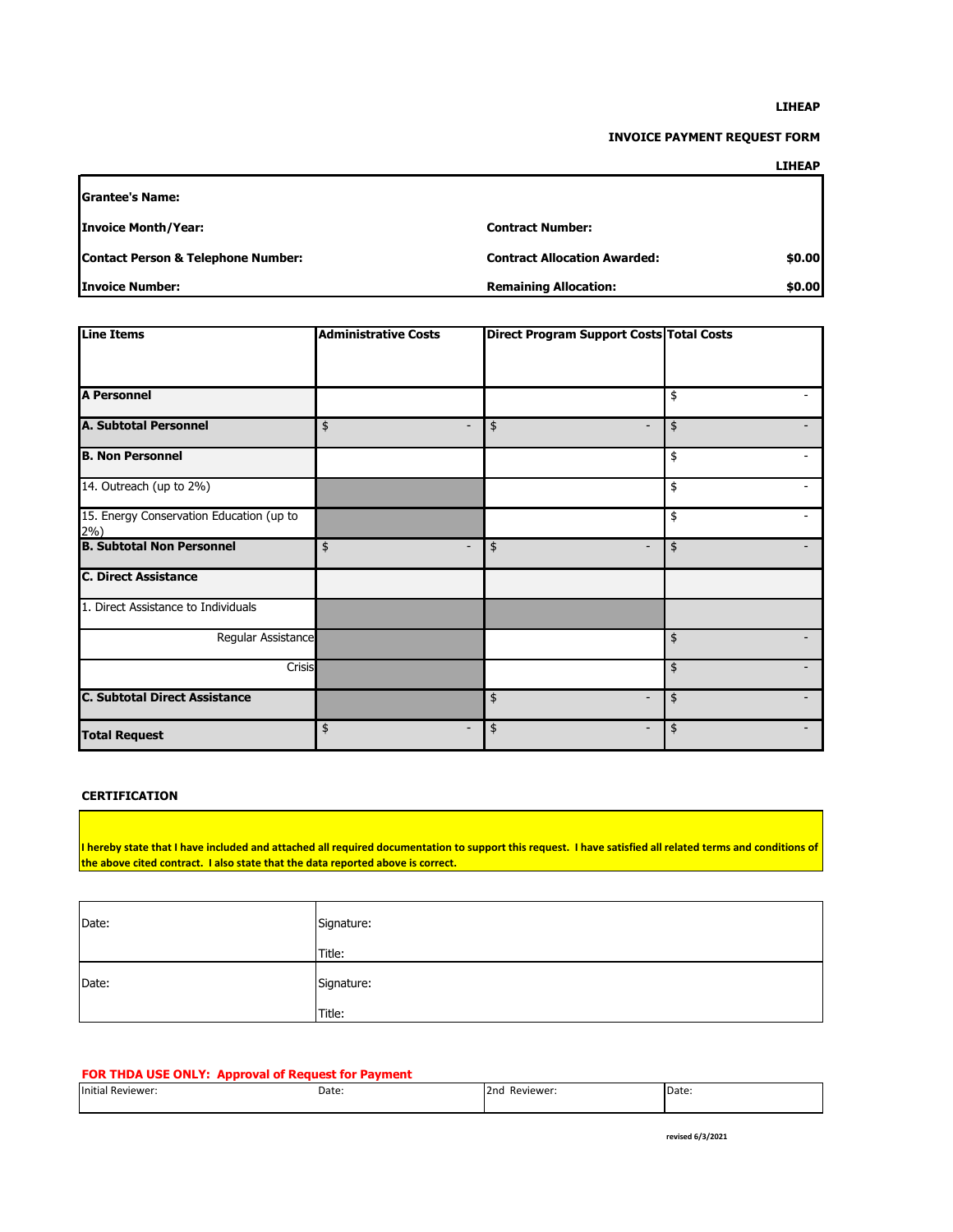# **Agency Name/Invoice Month & Year**

| <b>If Applicable</b><br><b>Salaries</b> | <b>Breakout</b>                      | <b>Costs</b> |                    |
|-----------------------------------------|--------------------------------------|--------------|--------------------|
|                                         |                                      |              | <b>Costs</b>       |
|                                         |                                      | \$0.00       | \$0.00             |
| Vacation                                |                                      | \$0.00       | \$0.00             |
| <b>Total Salaries</b>                   |                                      | \$0.00       | \$0.00             |
| <b>FICA</b>                             |                                      | \$0.00       | \$0.00             |
| <b>Health Insurance</b>                 |                                      | \$0.00       | $\frac{1}{2}0.00$  |
| Life Insurance                          |                                      | \$0.00       | \$0.00             |
|                                         | <b>Workers Compensation</b>          | \$0.00       | \$0.00             |
|                                         | Unemployment Insurance               | \$0.00       | \$0.00             |
| <b>TCRS</b>                             |                                      | \$0.00       | \$0.00             |
| <b>Total Fringe</b>                     |                                      | \$0.00       | \$0.00             |
| <b>Contract Labor</b>                   |                                      | \$0.00       | \$0.00             |
|                                         | <b>Total Professional Fees</b>       | \$0.00       | \$0.00             |
|                                         | Rent or Mortgage                     | \$0.00       | \$0.00             |
|                                         | <b>Total Occupancy</b>               | \$0.00       | \$0.00             |
| Insurance                               |                                      | \$0.00       | \$0.00             |
| <b>Total Insurance</b>                  |                                      | \$0.00       | \$0.00             |
| Telephone                               |                                      | \$0.00       | \$0.00             |
| Internet                                |                                      | \$0.00       | \$0.00             |
|                                         | <b>Total Telephone/Internet</b>      | \$0.00       | \$0.00             |
| Electric                                |                                      | \$0.00       | \$0.00             |
| Gas                                     |                                      | \$0.00       | \$0.00             |
| Water                                   |                                      | \$0.00       | \$0.00             |
| <b>Utilities</b>                        |                                      | \$0.00       | \$0.00             |
|                                         | <b>Equipment Rental</b>              | \$0.00       | \$0.00             |
|                                         | <b>Equipment Maintenance</b>         | \$0.00       | $\overline{$0.00}$ |
|                                         | <b>Total Equip Rental /</b>          | \$0.00       | \$0.00             |
| Printing                                |                                      | \$0.00       | \$0.00             |
| Publication                             |                                      | \$0.00       | \$0.00             |
|                                         | <b>Total Printing / Publications</b> | \$0.00       | \$0.00             |
| <b>Supplies</b>                         |                                      | \$0.00       | $\overline{$0.00}$ |
| <b>Total Supplies</b>                   |                                      | \$0.00       | \$0.00             |
| Postage                                 |                                      | \$0.00       | \$0.00             |
| <b>Total Postage</b>                    |                                      | \$0.00       | \$0.00             |
| Advertising                             |                                      | \$0.00       | \$0.00             |
|                                         | <b>Total Advertising</b>             | \$0.00       | \$0.00             |
| Data Processing                         |                                      | \$0.00       | \$0.00             |
|                                         | <b>Total Data Processing</b>         | \$0.00       | \$0.00             |
| Travel                                  |                                      | \$0.00       | \$0.00             |
| Mileage                                 |                                      | \$0.00       | \$0.00             |
| Fuel                                    |                                      | \$0.00       | \$0.00             |
| Training                                |                                      | \$0.00       | \$0.00             |
| <b>Total Travel</b>                     |                                      | \$0.00       | \$0.00             |
| Audit                                   |                                      | \$0.00       |                    |
| <b>Total Audit</b>                      |                                      | \$0.00       |                    |
| <b>Indirect Costs</b>                   |                                      | \$0.00       |                    |
| Outreach                                |                                      |              | \$0.00             |
| <b>Total Outreach</b>                   |                                      |              | \$0.00             |
|                                         | <b>Energy Conservation</b>           |              | \$0.00             |
|                                         | <b>Total Energy Conservation</b>     |              | \$0.00             |